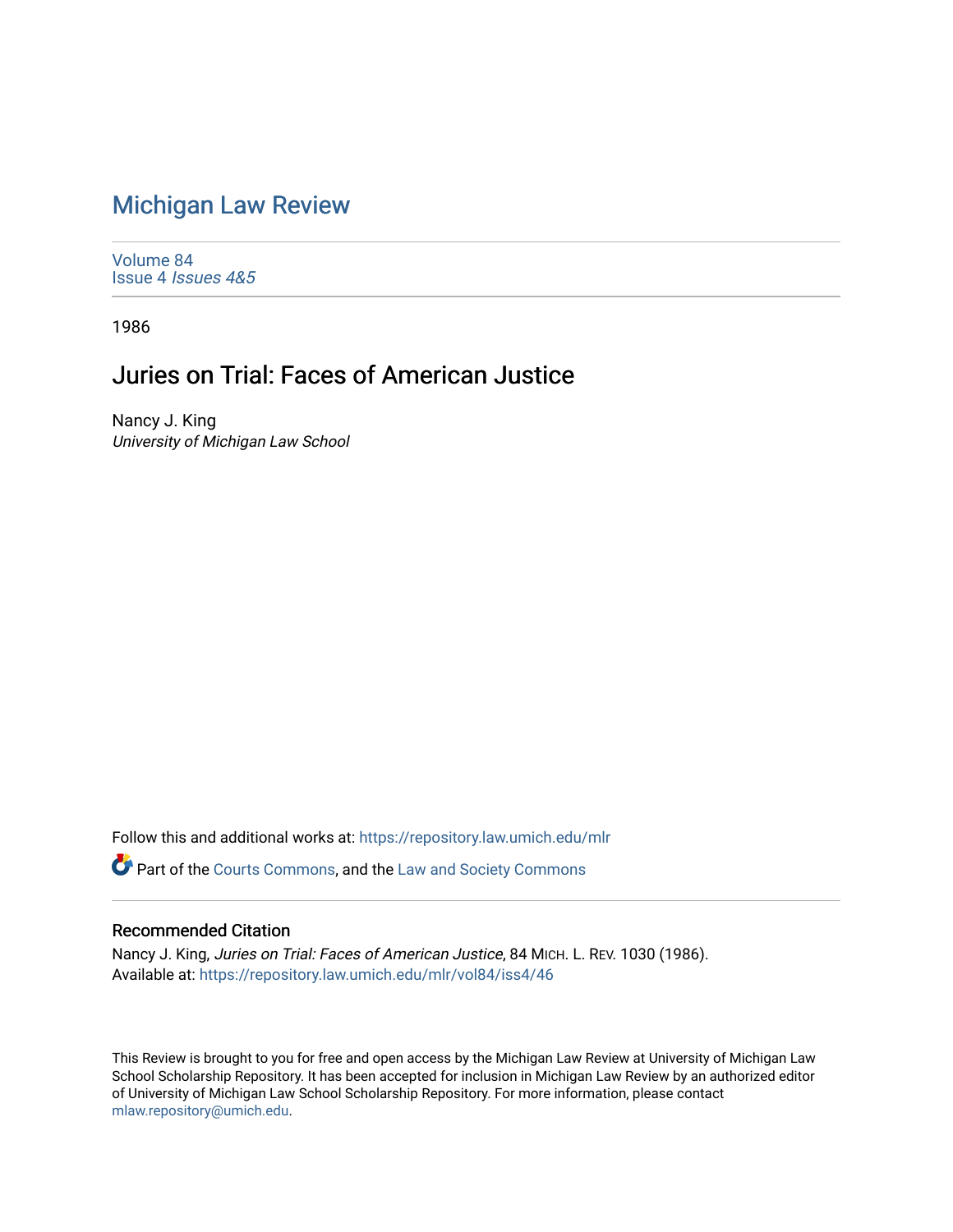JURIES ON TRIAL: FACES OF AMERICAN JUSTICE. By *Paula DiPerna.*  New York: Dembner Books. 1984. Pp. vii, 248. \$17.50.

Responding to a jury summons, free lance writer Paula DiPerna<sup>1</sup> found herself in a dimly lit courthouse where she was questioned, educated, and eventually excused by the court for jury service in a child pornography trial. The experience captured her interest, and she subsequently undertook to write *Juries on Trial,* a personal analysis and defense of the American jury system. Her theme is that the jury system is "an original good idea" with tremendous potential for improvement. Much more than simply her own personal story, her book examines several common criticisms of juries, describes how the jury system actually performs through individual case examples, and suggests measures that would improve its performance.2 What makes this book important is that DiPerna uses a juror's perspective and skillfully combines jurors', judges', and attorneys' stories with trial transcripts, reported opinions, statistical studies, and legal literature. *Juries on Trial*, rather than a conclusive legal analysis, is the product of an intelligent layperson's extensive research. It is an enjoyable and thoughtful description of the strengths and weaknesses of the jury system.

DiPerna devotes much of her book to a discussion of jury selection, a process which has received much criticism.3 She argues that the system selects juries that are not racially or socially representative, and that current methods of choosing the venire panel, excusing jurors before voir dire, and voir dire all contribute to this imbalance. After briefly examining the theoretical and historical ,meaning of a jury of peers as well as legal efforts to secure impartial and representative venire panels, the author describes the continued underrepresentation of minorities in jury pools, using individual cases as examples.4 In one

<sup>1.</sup> Paula DiPema is the author of numerous articles on the environment, working women, health, and education for the *New York Times, The Nation,* and *Working Woman.* She is a contributing editor to *The Cousteau Almanac.* 

<sup>2.</sup> DiPema also provides the reader with a historical understanding of the jury early in her book. She traces the history of juries from Athenian dicastery, the huge group drawn by lot to vote with colored stones on an accused's fate, through England's primitive trial by ordeal, to the early American juries that vigorously exercised their right to decide the law. Pp. 21-30.

<sup>3.</sup> P. 174. *See, e.g.,* J. v AN DYKE, JURY SELECTION PROCEDURES: OUR UNCERTAIN COM-MITMENT TO REPRESENTATIVE PANELS (1977); *see also* Johnson, *Black Innocence and the White Jury,* 83 MICH. L. REV. 1611, 1659 n.242, 1661-62 nn.267-69 (1985) (listing 19 recent law review articles and notes examining racial prejudice in the use of peremptory challenges).

<sup>4.</sup> The sixth amendment guarantees a jury drawn from a fair cross-section of the community. Taylor v. Louisiana, 419 U.S. 522 (1975). Discrimination in venire selection may also violate the fourteenth amendment. Casteneda v. Partida, 430 U.S. 482 (1977); Norris v. Alabama, 294 U.S. 587 (1935). The Jury Selection and Service Act of 1968 gives federal litigants a statutory right to juries "selected at random from a fair cross-section of the community in the district or division wherein the court convenes" and prohibits exclusion from jury service "on account of race, color,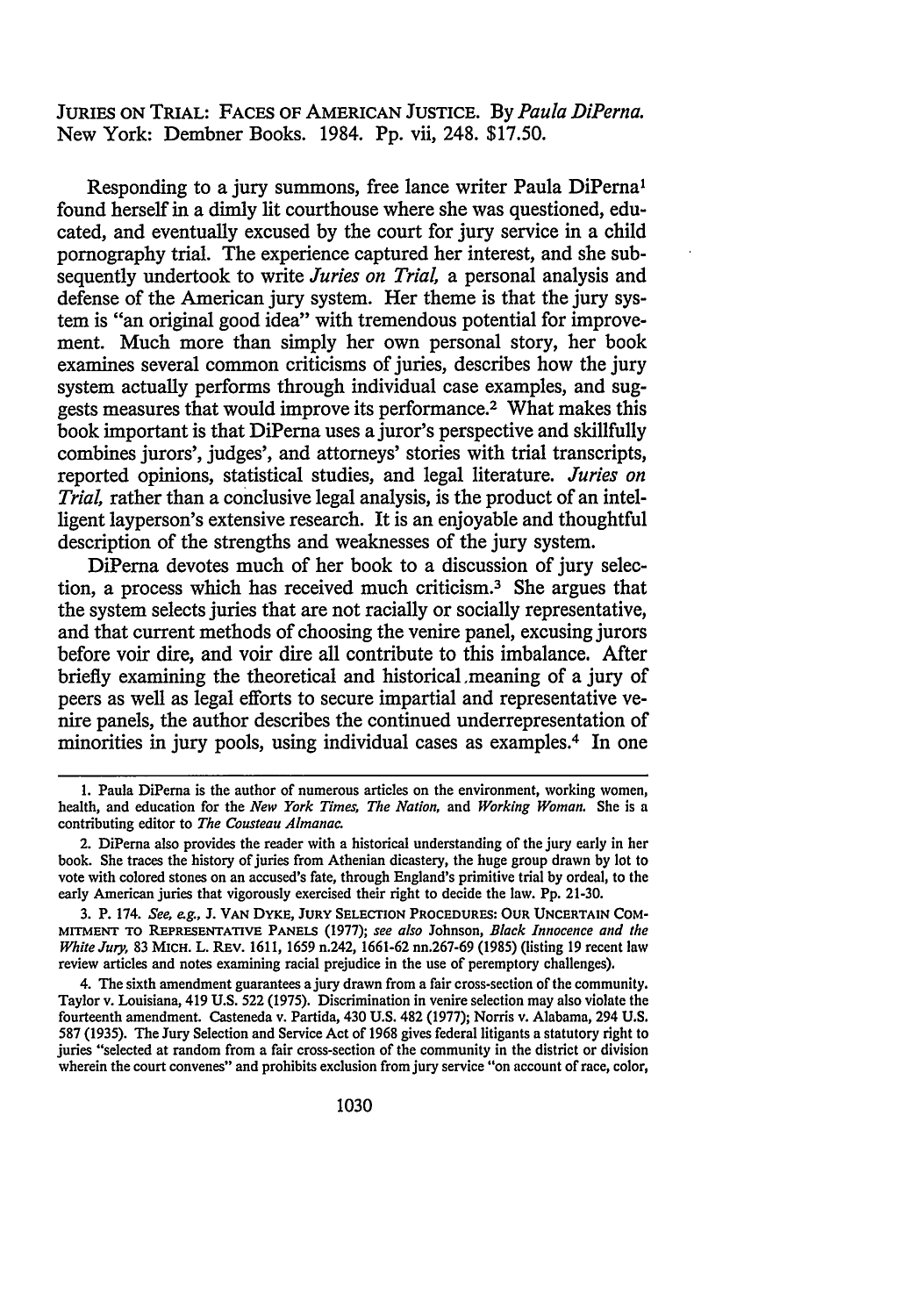## town,

jury lists are culled from voter lists, which still, it is claimed, seriously underrepresent blacks. Then, according to the town clerk, the jury list is "revised" by jury revisers — a half-dozen local people who, going by their personal knowledge of the community, remove the names of people who have died or moved away, and add those they think would make good jurors. There is nothing to prevent them from tampering with the list, consciously or unconsciously; their meetings are secret, and they will not talk about how they do their job.

[This] happens in other small towns still, especially in the South, but elsewhere in the country as well, where few questions are asked about the legality of it. *<sup>5</sup>*

The second "cut," excusing jurors by request or exemption, also skews representation by eliminating "whole categories of people" (p. 86). Some states automatically excuse attorneys, doctors, nurses, firefighters, pharmacists, teachers, or women with young children. Many low income and self-employed potential jurors are excused for economic hardship because their employers will not pay the difference between lost wages and the average juror fee of \$10 per day (pp. 85- 87). DiPerna supplements existing critiques<sup>6</sup> of this long-recognized problem with her firsthand observations and stories.

The stage at which "the idea of an impartial jury of one's peers takes the most abuse," however, is voir dire (p. 90). Characterizing jury selection as the manipulation of bias, DiPerna criticizes attorneys for choosing the least offensive, least independent, and least informed jurors. Peremptory challenge abuse, she notes, has been allowed to continue, and "remedies remain elusive because of the knotted constitutional issues involved. . . . [B]ecause there is no effective control and no real way to get caught, attorneys continue to flavor their peremptory challenge use with racial bias" (p. 174). All-white juries are not only more likely to be biased against nonwhite defendants (p. 152), they are not representative because it is hard for a white to identify with what being black means (p. 163). In case after case, DiPerna shows how prosecutors all over the country use peremptory challenges to eliminate blacks and Hispanics from juries.<sup>7</sup> Racial prejudice in jury selection is also reflected in some judges' reluctance to excuse racially biased jurors for cause:

One white male juror - named White . . . - when asked if he thought

7. In this section, and others throughout the book, DiPerna draws from personal observations and interviews which, without references, are essentially unverifiable.

religion, sex, national origin, or economic status." 28 U.S.C. §§ 1861-62 (1982). Most of DiPerna's examples are state cases.

<sup>5.</sup> Pp. 83-84. The "key-man" system described here is still in use in about a third of the states. 2 W. LAFAVE & J. ISRAEL, CRIMINAL PROCEDURE 708 (1984).

<sup>6.</sup> *See, e.g.,* STANDARDS RELATING TO JURY USE AND MANAGEMENT 131-32 (1983) [hereinafter cited as STANDARDS]; J. VAN DYKE, *supra* note 3.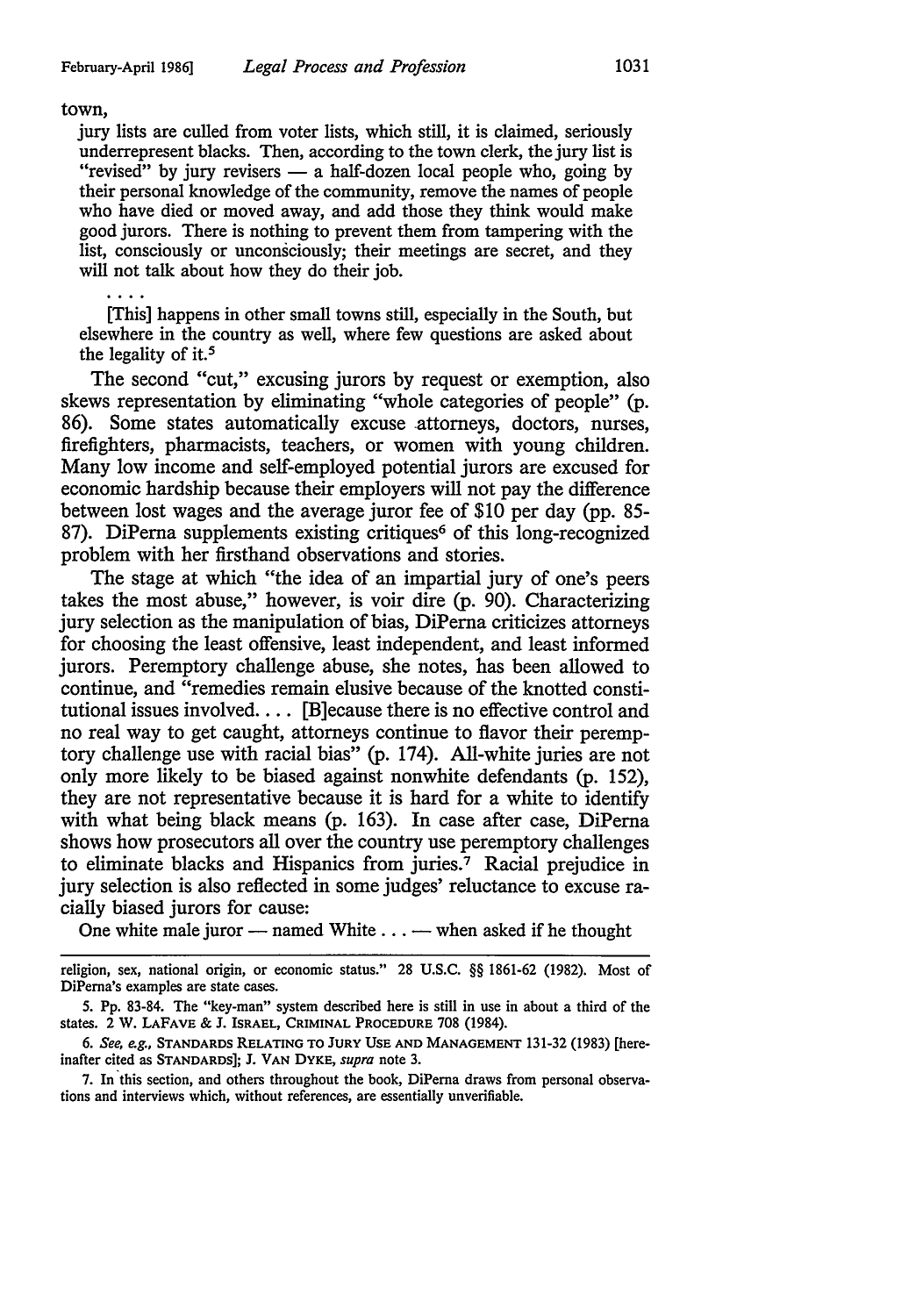of black people as his social equals ... said, "Some of my best friends are black." Farmer [the attorney] then asked how it was that these best friends had never been to his house. White answered, "We're in the South. It's a custom, I guess. It's just like a dog. I don't believe a dog ought to be in the house." Farmer immediately moved to challenge this man for cause on the basis of racial prejudice, but the prosecutor objected. The judge intervened: "Do you mean by that you consider a black person as a dog?" But before White could reply, the judge rehabilitated the man's answer himself: "It means that some people believe in house dogs, and some people don't." The juror simply affirmed. "That's right." Thus, the defense had to spend a peremptory challenge on White and others like him. 8

DiPerna's conclusion that systematic underrepresentation is a widespread problem is sound.<sup>9</sup> She suggests no solutions, however, to support the optimism evident in her discussion. She argues that the standard the Court set in *Swain v. Alabama*10 to measure unconstitutional systematic use of the peremptory challenge to strike blacks is nearly impossible for a defendant to meet. DiPerna's interpretation of *Swain* is shared by many.<sup>11</sup> She does not endorse any particular alternative to the *Swain* rule, however, nor does she propose one of her own. In discussing one alternative, California's requirement that an attorney justify her challenge at the bench when questioned by opposing counsel, DiPerna doubts how effectively it is enforced. 12 She suggests that the American public, disillusioned with the increasing time and expense consumed by trials and opposed to more protections for criminal defendants, would not welcome California's approach nor the idea of reducing the number of peremptory challenges available to the prosecutor. "Abuse of the peremptory challenge," she says, "makes jury selection ... a political act and renders today's courtroom a wellspring of potential long- and short-term consequences, including racial tension and violence. Its political aspect makes the peremptory issue a hot potato" (p. 178). Although her treatment of possible peremptory

when the prosecutor in a county, in case after case, whatever the circumstances, whatever the crime and whoever the defendant or the victim may be, is responsible for the removal of Negroes who have been selected as qualified jurors by the jury commissioners and who have survived challenges for cause, with the result that no Negroes ever serve on petit juries . . . .

380 U.S. at 223. The Court has recently rejected part of *Swain's* holding in Batson v. Kentucky, 106 S. Ct. 1712, 1719-24 (1986).

11. *See* Batson v. Kentucky, 106 S. Ct. 1712, 1719 n.14 (1986) (listing critiques).

12. *See* People v. Wheeler, 22 Cal. 3d 258, 583 P.2d 748, 148 Cal. Rptr. 890 (1978).

<sup>8.</sup> P. 161. On a defendant's right to question prospective jurors about racial prejudice at voir dire, see Turner v. Murray, 106 S. Ct. 1683 (1986); 2 W. LAFAVE & J. ISRAEL, *supra* note 3, at 720-22.

<sup>9.</sup> *See* Johnson, *supra* note 3; *see also* Batson v. Kentucky, 106 S. Ct. 1712, 1724 (1986) ("The reality of practice, amply reflected in many state and federal court opinions, shows that the [peremptory] challenge may be, and ... has been, used to discriminate against black jurors."),

<sup>10. 380</sup> U.S. 202 (1965). The Court explained that systematic striking of black jurors would raise a *prima facie* case of discrimination under the fourteenth amendment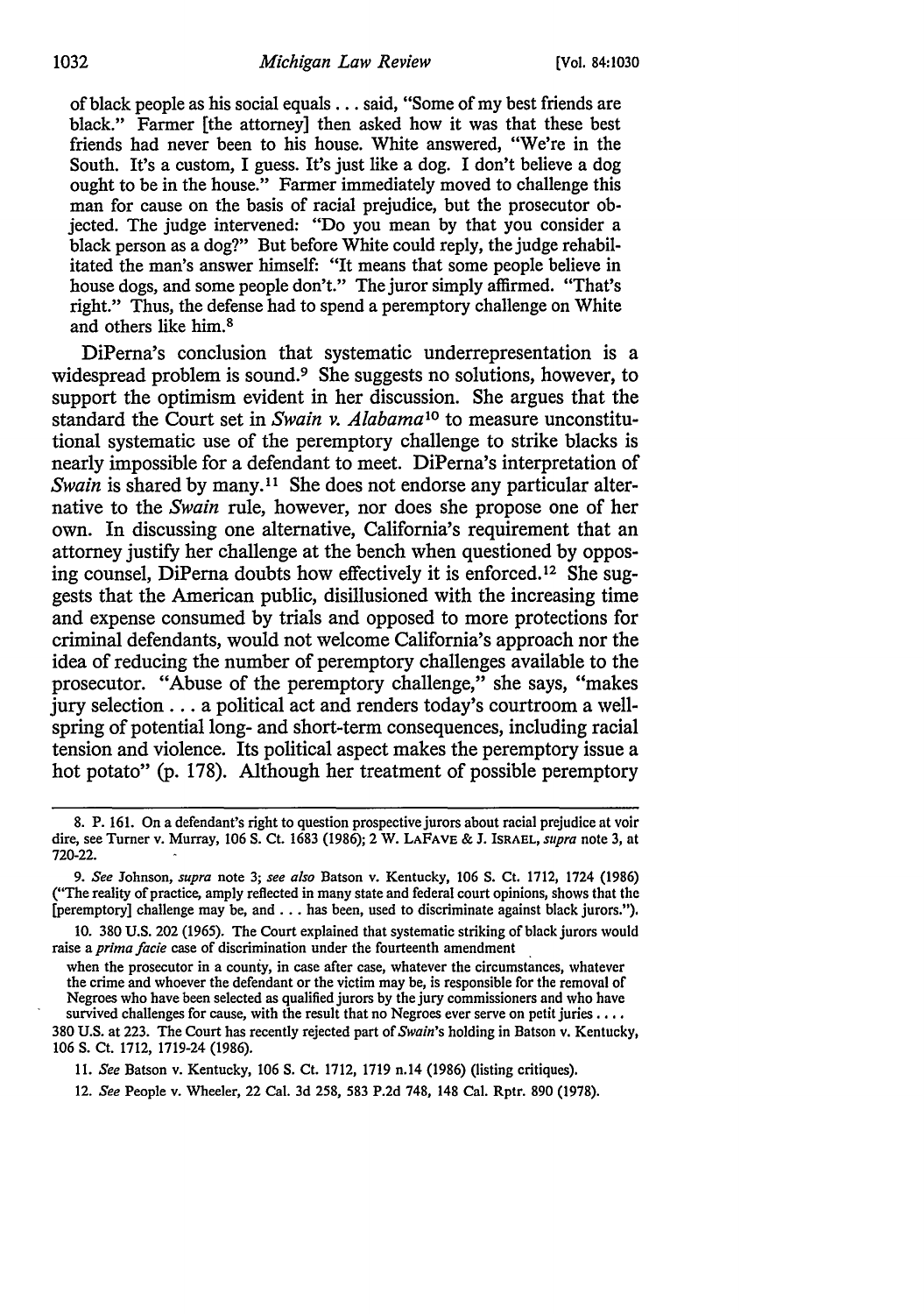reforms is superficial compared with recent legal works on the issue, 13 her use of graphic examples and personal interviews successfully portrays the gravity of the problem.

Most of DiPema's recommendations to improve other aspects of jury selection have some support in the legal literature (eliminating automatic jury exemptions and encouraging more judge-conducted voir dire, for example). 14 One change she suggests, developing a plan of government jury service insurance to reimburse jurors for lost income, appears dubious. 15 She cites no support for this proposal and fails to develop the idea enough to convince the reader of its viability. Despite its occasional flaws, her treatment of jury selection is, overall, very readable and thought-provoking.

DiPema does not believe that other criticisms of the jury system are troublesome ones. For example, she rejects the idea that professional jury research results in injustice by "squeez[ing] out the randomness that is the keystone of the jury system" (p. 133). She describes the successes, failures, and techniques of hired jury pickers, drawing from the famous trials of Mark David Chapman (tried for shooting John Lennon), Jean Harris, Sacco and Vanzetti, Angela Davis, Dr. Benjamin Spock, John Mitchell and Maurice Stans, the Pinto case, and MCI's antitrust suit against AT&T (pp. 130-50). Although DiPerna fears that "increasingly sophisticated marketing techniques" may make the jury of the future "highly susceptible to manipulation," she suggests that jurors' unpredictability will foil the efforts of prosecutors, plaintiffs, and defendants to control verdicts through jury selection (pp. 149-50).

Many complain that juries are "susceptible to being moved by factors which do not have to do with the evidence" and that such jury misconduct is too often undiscovered (p. 218). DiPema agrees, and recounts amazing incidents of juries that decided to create their own evidence, including jury members who bit each other's arms to see how long teeth marks last and a jury that determined a tight skirt in evidence could be raised high enough for a rape to have occurred by dressing the smallest member of the all-male jury in the skirt to test it (pp. 218-19). DiPema's suggestion that this independence could be ad-

<sup>13.</sup> *See, e.g.,* Johnson, *supra* note 3; Saltzburg & Powers, *Peremptory Challenges and the Clash Between Impartiality and Group Representation,* 41 Mo. L. REv. 337 (1982); Note, *The Defendant's Right to Object to Prosecutorial Misuse of the Peremptory Challenge,* 92 HARV. L. REV. 1770 (1979).

<sup>14.</sup> *See, e.g.,* Note, *Judge Conducted Voir Dire as a Time-Saving Trial Technique,* 2 RUT.- CAM. L.J. 161 (1970); *see also* 2 W. LAFAVE & J. ISRAEL, *supra* note 5, at 722 & n.23. The American Bar Association recommends that all automatic excuses or statutory group exemptions be eliminated. *See* STANDARDS, *supra* note 6, at 61. *See generally* J. VAN DYKE, *supra*  note 3.

<sup>15.</sup> P. 225. Currently private business finances up to 68% of the cost of the jury system. Raising juror fees to current wage levels would be a "nearly impossible burden" for many jurisdictions. *See* STANDARDS, *supra* note 6, at 131.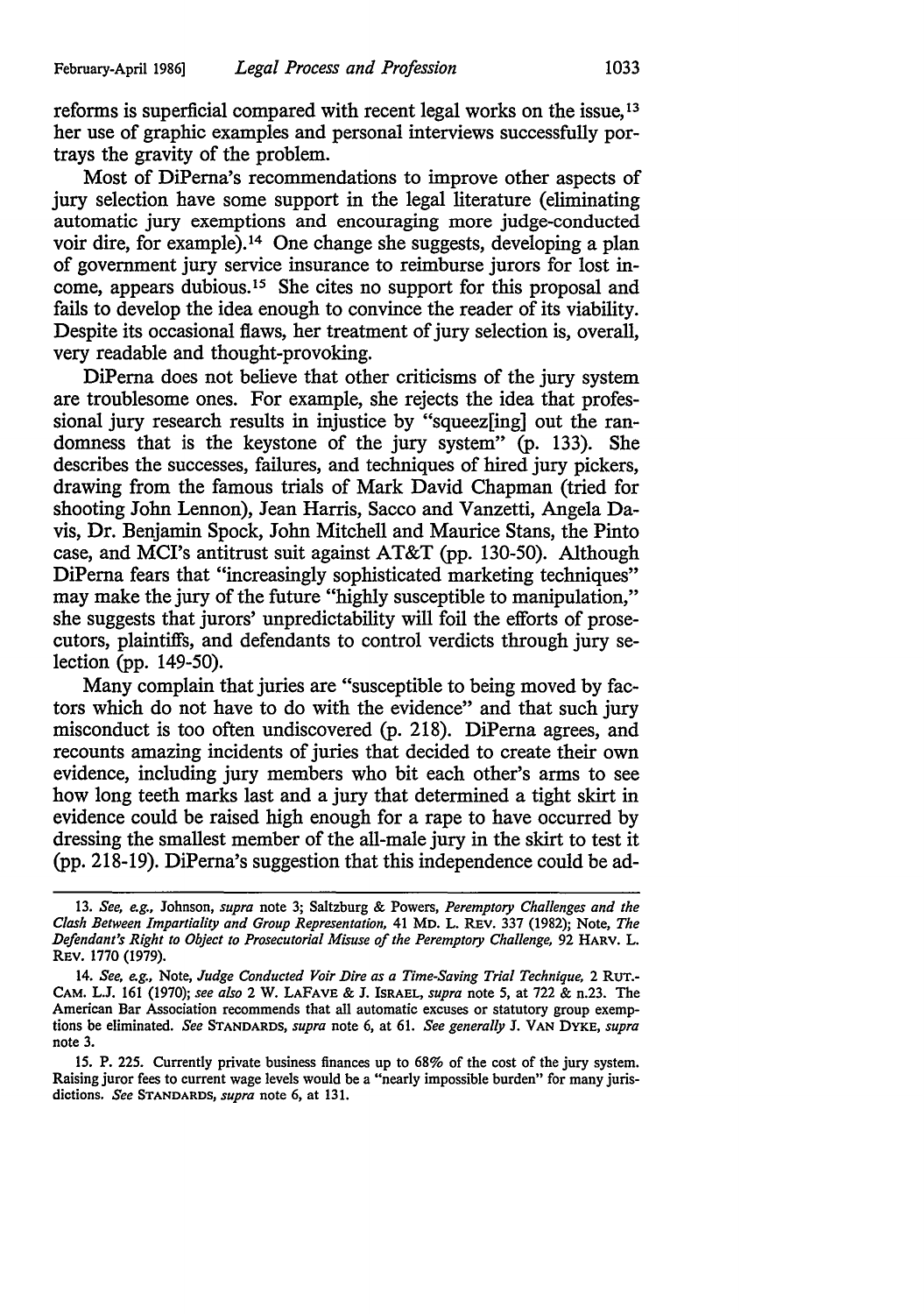equately controlled if judges "warn jurors very specifically against the reconstruction of events" (p. 220) is hardly groundbreaking, but her illustrations provide an amusing, yet unsettling, reminder that misconduct occurs.

The author writes glowingly of jury nullification, the historic power of juries to refuse to follow the rules of law, still exercised openly in some states today. 16 Her chapter entitled "Power to the Jury?" begins with an account of the trial and jury deliberations in the case of a young woman, charged with the murder of her father, who claimed self-defense in response to a pattern of sexual abuse. After interviewing the jurors months after the conviction, DiPerna concluded that "had [they] been charged that they had the right to dissent from the law, conceivably an acquittal could have held sway" (p. 190). She seems to agree with expert Hans Zeisel, however, that for more states to add instructions informing jurors of their right to nullify would be an "invitation to lawlessness" (p. 192). Infrequent and flagrant abuse of the jury's nullification power is controllable, in her view, by clearer charges, public education, appeal, the power of the judge to render a judgment against the verdict, and use of the special verdict.17

She defends high jury awards in civil cases, another commonly criticized aspect of the jury system, quoting an attorney, "It is only when the plaintiff wins a lot of money that we hear about juries being 'hogwild.' How come 'hogwild' doesn't apply when the jury underawards?" (p. 207). To eliminate juries in civil cases, she believes, would deny a voice to individual citizens  $-$  those most affected by litigation in product liability, consumer fraud, medical malpractice, environmental hazards, and other areas of law. Responding to complaints that juries in civil cases cause delay, she recognizes that bench trials take forty percent less time than jury trials, but implies that eliminating civil juries would not increase the efficiency of civil trials significantly because jury cases are more "unclear" than bench cases (p. 221). Except for this questionable suggestion, 18 DiPerna's defense of the use of civil juries is echoed by many authorities. 19

Despite the complaints, public cynicism, and pressure to speed up cases, DiPerna maintains that the jury system is indispensable. She

<sup>16.</sup> *See* 2 W. LAFAVE & J. ISRAEL, *supra* note 5, at 700·02.

<sup>17.</sup> DiPerna's optimism in this regard is shared by many, but not all. *See* Broeder, *The Functions of the Jury: Facts or Fiction,* 21 U. CHI. L. REV. 386, 412-13 (1954) (jury is inconsistent and highly unrepresentative "law-dispenser"); Van Dyke, The Jury as a Political Institution, 16 CATH. LAW. 224, 240-41 (1970) (jury nullification "is an important safeguard that should be recognized and strengthened"). *See generally* Note, *Toward Principles of Jury Equity,* 83 YALE. L.J. 1023, 1025-32 (1974).

<sup>18.</sup> DiPerna offers no support for her interpretation of the relative complexity of bench and jury trials, and her conclusion seems far from obvious to this reader. P. 221.

<sup>19.</sup> *See, e.g.,* Kalven, *The Dignity of the Civil Jury,* 50 VA. L. REV. 1055, 1057-61 (1964).